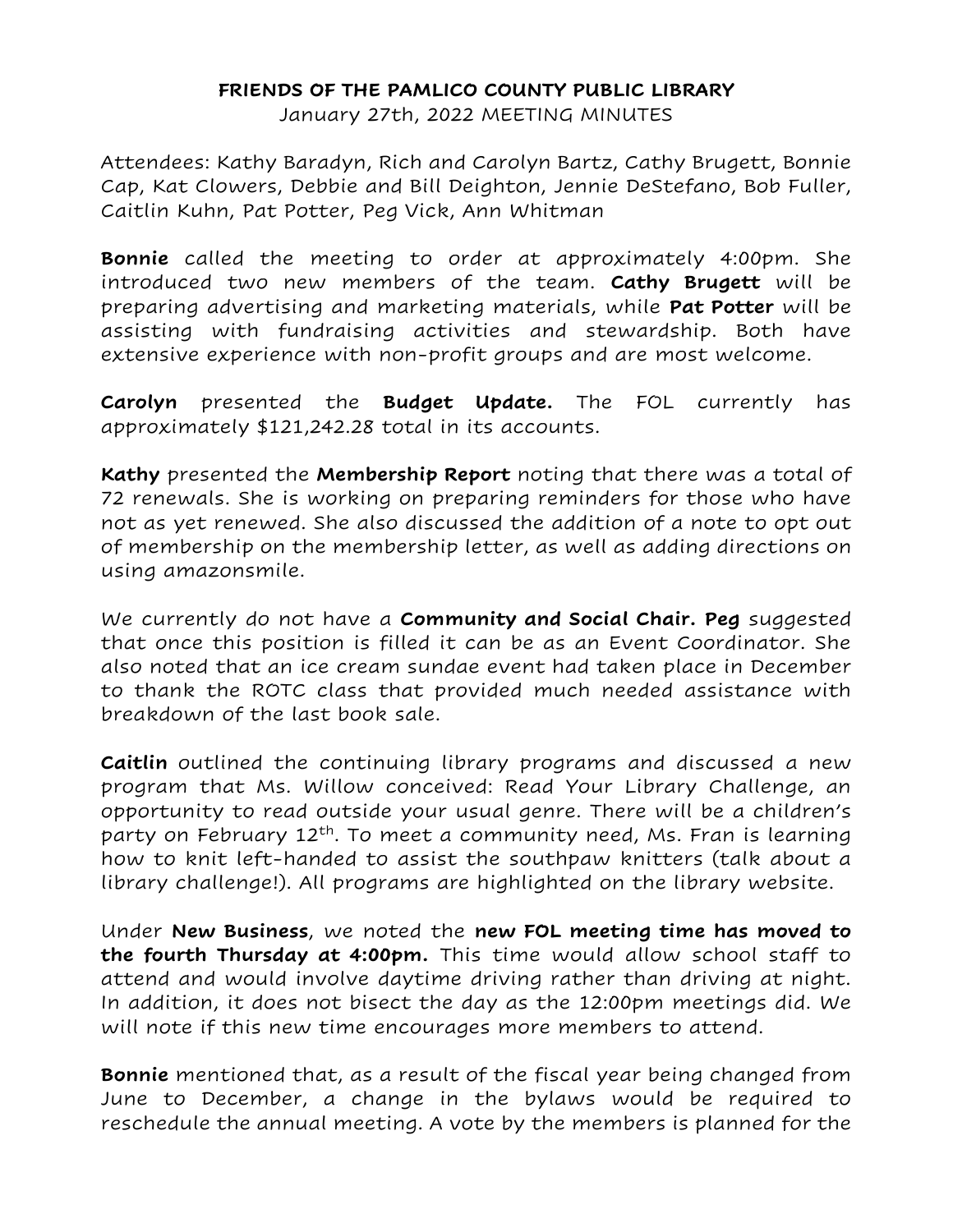February 24th meeting after notification have been sent two weeks before the meeting as prescribed by the bylaws.

Three events are planned, one each for March, April and May. A discussion of these events ensued with several suggestions for advertising and marketing presented.

The FOL has been invited to participate in the **OWC's Chowder Cook-off** on **March 19th** in Oriental.

We felt it was an excellent opportunity to become known a bit more. The organizer, Sally Belangia, gave us the OK to prepare our own flyer, distribute a brochure, have our donation box available and to give away the donated cookbooks that have accumulated.

**Cathy Burgett** will prepare a flyer which we will have approved by Sally and then distribute.

Bonnie noted having researched 'bookish' aprons online.

A member of the Friends has volunteered to sponsor a booth at the Rotary's **Boat Show in Oriental on April 7th (set up) – April 10th.**

**Pat** suggested purchasing baseball-type hats with the FOL logo on them to be used at all events. She will research costs.

**Cathy** will prepare a flyer using a free trial of the CANVA graphics program to be approved by the Boat Show organizer. Two raffles, one a nautical raffle prepared by the Friends and another more library-centered basket prepared by the library staff.

## **A community event to showcase the footprint of the new building, perhaps on Saturday, May 14th,** would take place at the Hardee's building.

**Walter** would designate the perimeter of the building with paint/tape.

We could have a child-oriented activity for the children in the area that would be the children's room – perhaps an ongoing story time. The video could be played on a loop.

A hot dog vendor would be contacted. Water and desserts would be provided by the Friends.

Additional details would need to be decided upon including marketing/advertising strategies. The building itself would be closed.

**Kat** suggested having a porta-potty on site.

Various other ideas were discussed: marketing ideas; whether Duke would buy back excess energy created by the solar panels; the installation of an 8'X6' board with the new library rendering at Hardee's; the costs of operation, and others.